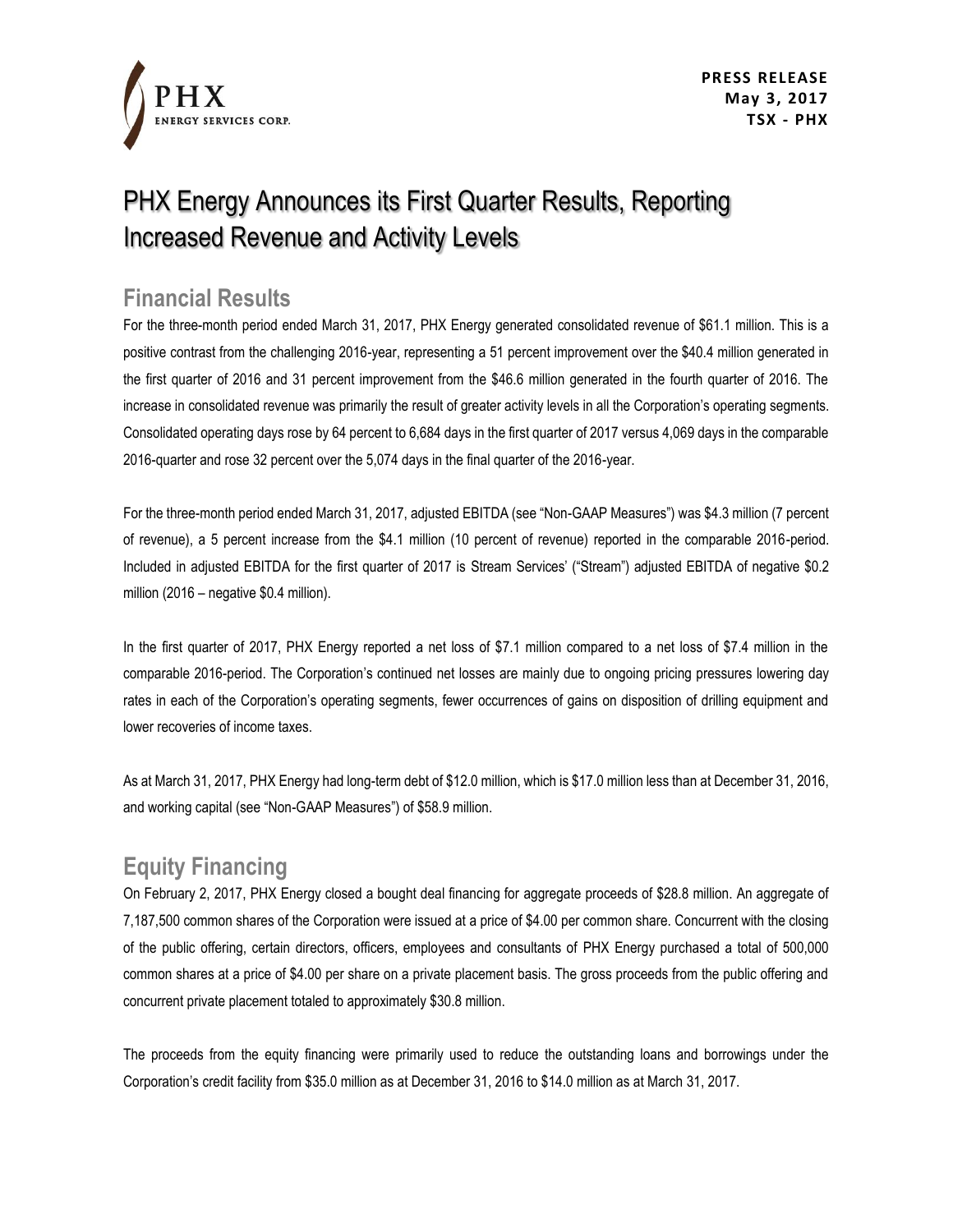### **Capital Spending**

The Corporation incurred \$1.8 million in capital expenditures in the first quarter of 2017, which is double the \$0.9 million spent in the comparable 2016-period. With the proceeds from the equity financing, the Corporation reduced its outstanding indebtedness under its credit facility, thereby freeing up borrowing capacity that may be redrawn, as required, to fund the Corporation's ongoing capital expenditure program. The Corporation continues to anticipate spending \$25.0 million on capital expenditures in the 2017-year.

As at March 31, 2017, the Corporation had commitments to purchase drilling and other equipment for \$14.4 million; including \$11.4 million for Velocity Real-Time Systems ("Velocity"), \$2.3 million for electronic drilling recorder ("EDR") equipment and \$0.7 million for motors and machinery and equipment. This additional equipment is expected to be delivered by the end of the third quarter of 2017.

*(Stated in thousands of dollars except per share amounts, percentages and shares outstanding)*

|                                                   | Three-month periods ended March 31, |             |          |
|---------------------------------------------------|-------------------------------------|-------------|----------|
|                                                   | 2017                                | 2016        | % Change |
| <b>Operating Results</b>                          | (unaudited)                         | (unaudited) |          |
| Revenue                                           | 61,122                              | 40,449      | 51       |
| Net loss                                          | (7, 143)                            | (7, 404)    | (4)      |
| Loss per share - diluted                          | (0.13)                              | (0.18)      | (28)     |
| Adjusted EBITDA (1)                               | 4,333                               | 4,115       | 5        |
| Adjusted EBITDA per share - diluted (1)           | 0.08                                | 0.10        | (20)     |
| Adjusted EBITDA as a percentage of revenue (1)    | 7%                                  | 10%         |          |
| <b>Cash Flow</b>                                  |                                     |             |          |
| Cash flows from (used in) operating activities    | (9,896)                             | 758         | n.m.     |
| Funds from operations (1)                         | 3,983                               | 3,584       | 11       |
| Funds from operations per share $-$ diluted $(1)$ | 0.07                                | 0.09        | (22)     |
| Dividends paid                                    |                                     | 416         | (100)    |
| Dividends per share (2)                           |                                     | 0.01        | (100)    |
| Capital expenditures                              | 1,799                               | 857         | n.m.     |
|                                                   |                                     |             |          |
| <b>Financial Position (unaudited)</b>             | Mar. 31, '17                        | Dec 31, '16 |          |
| Working capital (1)                               | 58,866                              | 44,230      | 33       |
| Long-term debt                                    | 11,995                              | 29,014      | (59)     |
| Shareholders' equity                              | 201,967                             | 178,387     | 13       |
| Common shares outstanding                         | 58,589,887                          | 50,810,721  | 15       |

(1) Refer to non-GAAP measures section that follows the Outlook section

(2) Dividends paid by the Corporation on a per share basis in the period.

n.m. – not meaningful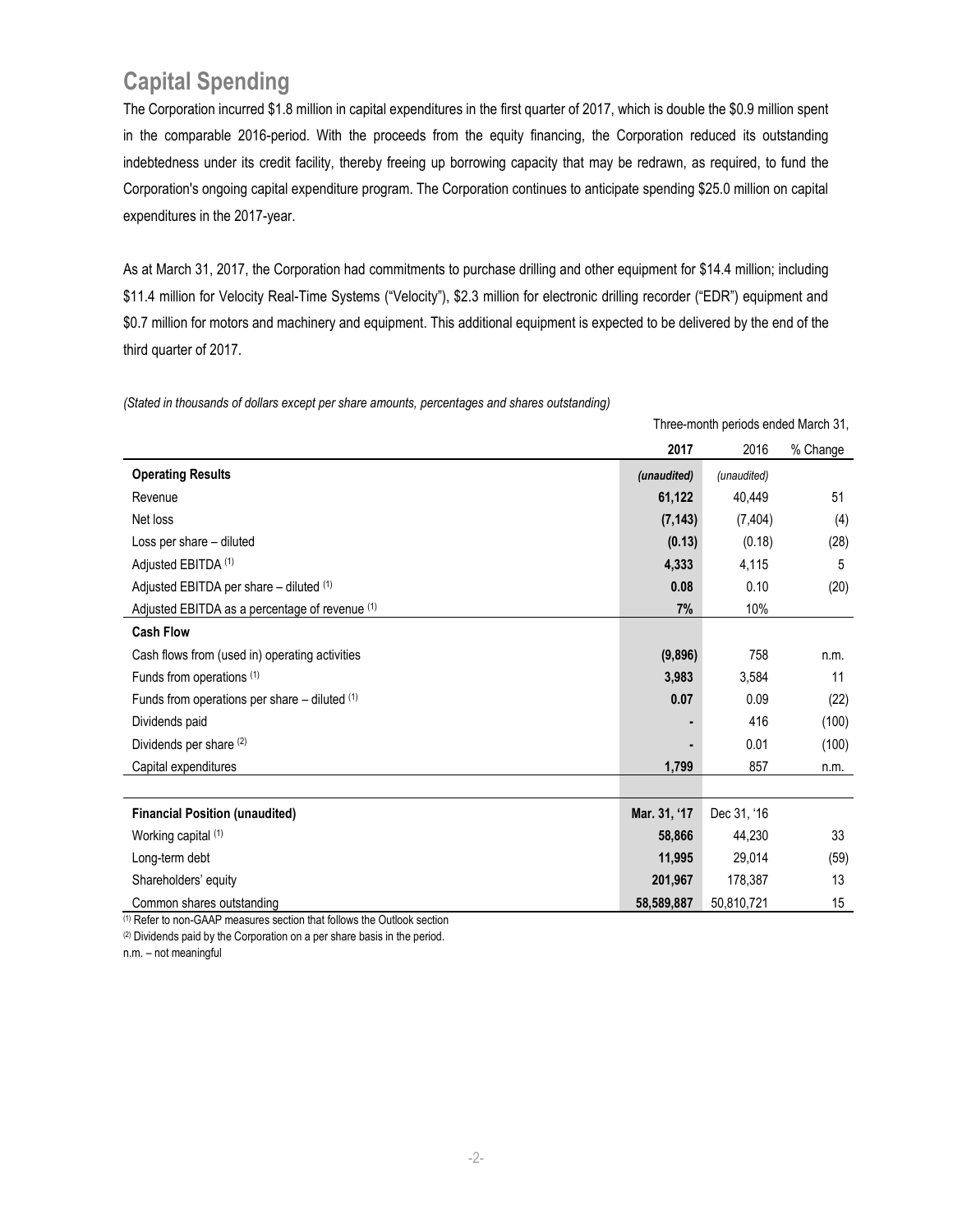#### **Non-GAAP Measures**

PHX Energy uses certain performance measures throughout this press release that are not recognizable under Canadian generally accepted accounting principles ("GAAP"). These performance measures include adjusted earnings before interest, taxes, depreciation and amortization ("EBITDA"), adjusted EBITDA per share, funds from operations, funds from operations per share, debt to covenant EBITDA ratio and working capital. Management believes that these measures provide supplemental financial information that is useful in the evaluation of the Corporation's operations and are commonly used by other oil and natural gas service companies. Investors should be cautioned, however, that these measures should not be construed as alternatives to measures determined in accordance with GAAP as an indicator of PHX Energy's performance. The Corporation's method of calculating these measures may differ from that of other organizations, and accordingly, these may not be comparable. Please refer to the non-GAAP measures section following the Outlook section for applicable definitions and reconciliations.

# **Cautionary Statement Regarding Forward-Looking Information and Statements**

This document contains certain forward-looking information and statements within the meaning of applicable securities laws. The use of "expect", "anticipate", "continue", "estimate", "objective", "ongoing", "may", "will", "project", "could", "should", "can", "believe", "plans", "intends", "strategy" and similar expressions are intended to identify forward-looking information or statements.

The forward-looking information and statements included in this document are not guarantees of future performance and should not be unduly relied upon. These statements and information involve known and unknown risks, uncertainties and other factors that may cause actual results or events to differ materially from those anticipated in such forward-looking statements and information. The Corporation believes the expectations reflected in such forward-looking statements and information are reasonable, but no assurance can be given that these expectations will prove to be correct. Such forward-looking statements and information included in this document should not be unduly relied upon. These forward-looking statements and information speak only as of the date of this document.

In particular, forward-looking information and statements contained in this document include, without limitation, the delivery of capital expenditure items, the projected capital expenditures budget and how this budget will be funded, how R&D projects will enhance and expand PHX Energy's services, and projections related to Russia's future activity levels in Eastern Siberia.

The above are stated under the headings: "Capital Spending", "Operating Cost and Expenses", "Segmented Information" and "Capital Resources". Furthermore all statements in the Outlook section of this document contains forward-looking statements.

In addition to other material factors, expectations and assumptions which may be identified in this document and other continuous disclosure documents of the Corporation referenced herein, assumptions have been made in respect of such forward-looking statements and information regarding, among other things: the Corporation will continue to conduct its operations in a manner consistent with past operations; the general continuance of current industry conditions; anticipated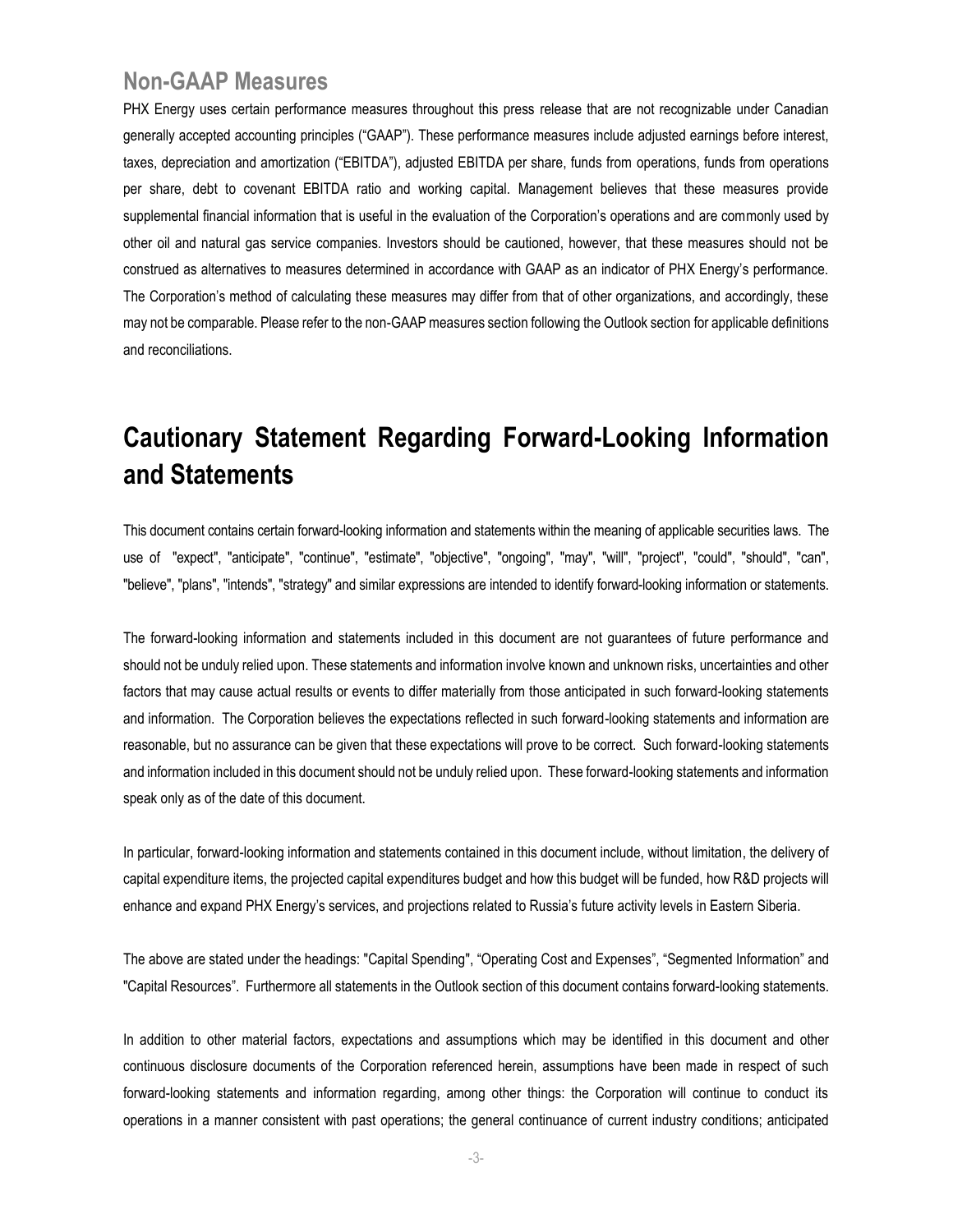financial performance, business prospects, impact of competition, strategies, the general stability of the economic and political environment in which the Corporation operates; exchange and interest rates; the continuance of existing (and in certain circumstances, the implementation of proposed) tax, royalty and regulatory regimes; the sufficiency of budgeted capital expenditures in carrying out planned activities; the availability and cost of labour and services and the adequacy of cash flow; debt and ability to obtain financing on acceptable terms to fund its planned expenditures, which are subject to change based on commodity prices; market conditions and future oil and natural gas prices; and potential timing delays. Although Management considers these material factors, expectations and assumptions to be reasonable based on information currently available to it, no assurance can be given that they will prove to be correct.

Readers are cautioned that the foregoing lists of factors are not exhaustive. Additional information on these and other factors that could affect the Corporation's operations and financial results are included in reports on file with the Canadian Securities Regulatory Authorities and may be accessed through the SEDAR website (www.sedar.com) or at the Corporation's website. The forward-looking statements and information contained in this document are expressly qualified by this cautionary statement. The Corporation does not undertake any obligation to publicly update or revise any forward-looking statements or information, whether as a result of new information, future events or otherwise, except as may be required by applicable securities laws.

#### **Revenue**

*(Stated in thousands of dollars)*

|         | Three-month periods ended March 31. |        |                |
|---------|-------------------------------------|--------|----------------|
|         | 2017                                | 2016   | % Change       |
| Revenue | 61.122                              | 40.449 | 5 <sup>1</sup> |

For the three-month period ended March 31, 2017, consolidated revenue showed a strong improvement, increasing 51 percent to \$61.1 million from \$40.4 million in the comparable 2016-period. In the three-month period ended March 31, 2017, the Corporation achieved its highest quarterly drilling activity, as measured by operating days, since the first quarter of 2015. There were 6,684 consolidated operating days in the first quarter of 2017, which is 64 percent greater than the 4,069 days recorded in the first quarter of 2016. While the Corporation benefited from increased drilling activity, competition remained aggressive and day rates were lower relative to the comparable 2016-period. Average consolidated day rates for the three-month period ended March 31, 2017, excluding the motor rental division in the US and the Stream division, fell by 9 percent to \$8,824 from \$9,669 in the first quarter of 2016.

As a percentage of total consolidated revenue, US and international revenues were 44 and 8 percent, respectively, for the 2017-quarter as compared to 54 and 8 percent in 2016-quarter.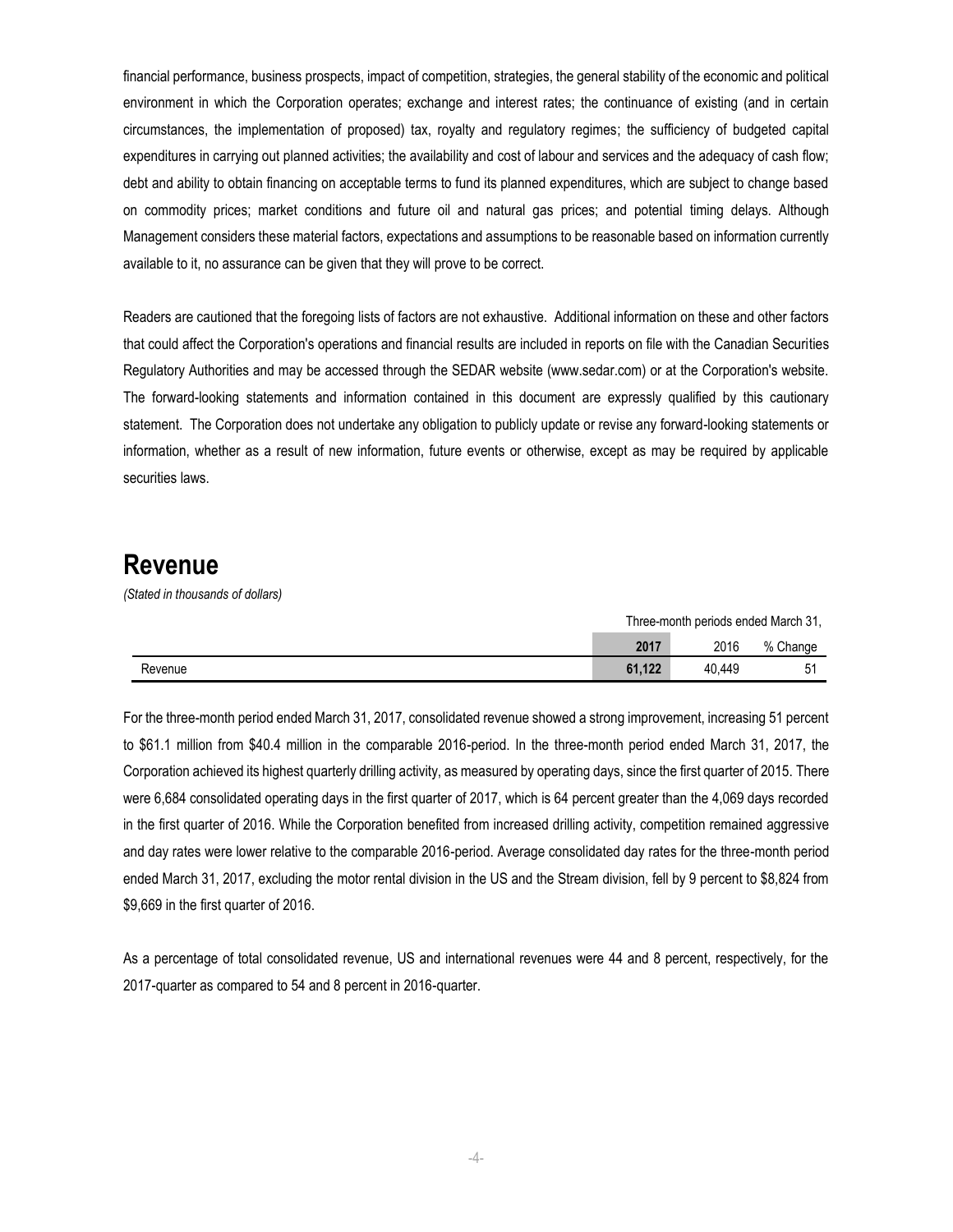The industry continues to show signs of recovery in 2017, and rig counts across North America climbed upward as commodity prices remained relatively stable. The Canadian market improved considerably, with the average rig count being 71 percent greater than in the first quarter of 2016, while the US rig count rallied by 36 percent over the same period. Throughout North America the vast majority of wells continued to be horizontal and directional representing 94 percent of all wells drilled in Canada and 91 percent of the average number of rigs operating per day in the US (Sources: Daily Oil Bulletin and Baker Hughes).

### **Operating Costs and Expenses**

*(Stated in thousands of dollars except percentages)*

|                                                                             | THRE-HOTION DENOUS ENGED MAICH 31. |        |          |
|-----------------------------------------------------------------------------|------------------------------------|--------|----------|
|                                                                             | 2017                               | 2016   | % Change |
| Direct costs                                                                | 60.805                             | 46.011 |          |
| Gross profit (loss) as a percentage of revenue                              | 1%                                 | (14%)  |          |
| Depreciation & amortization (included in direct costs)                      | 10.931                             | 14.003 | (22)     |
| Gross profit as percentage of revenue excluding depreciation & amortization | 18%                                | 21%    |          |

Three-month periods ended March 31,

Direct costs are comprised of field and shop expenses, and include depreciation and amortization on the Corporation's equipment. In the first quarter of 2017, direct costs rose by 32 percent to \$60.8 million from \$46.0 million in the comparable 2016-period. The Corporation's gross profit as a percentage of revenue was 1 percent in the first quarter of 2017 compared to a gross loss percentage of 14 percent in the 2016-quarter. The change in direct costs and the improved gross profit as a percentage of revenue was primarily the result of the Corporation's increased operating days, albeit at lower day rates and lower depreciation and amortization.

The reduction in depreciation and amortization expenses in the three-month period ended March 31, 2017 was mainly the result of PHX Energy's lower level of capital spending in the 2016-year. Excluding depreciation and amortization, gross profit as a percentage of revenue fell slightly to 18 percent for the three-month period ended March 31, 2017 from 21 percent in the comparable 2016-period. The lower margin in the current year's quarter is primarily the result of declining client day rates, increased field and shop labor rates that were put in place to retain key and experienced personnel as industry activity increased and labour markets tightened, increased equipment repair costs and greater third party rental costs.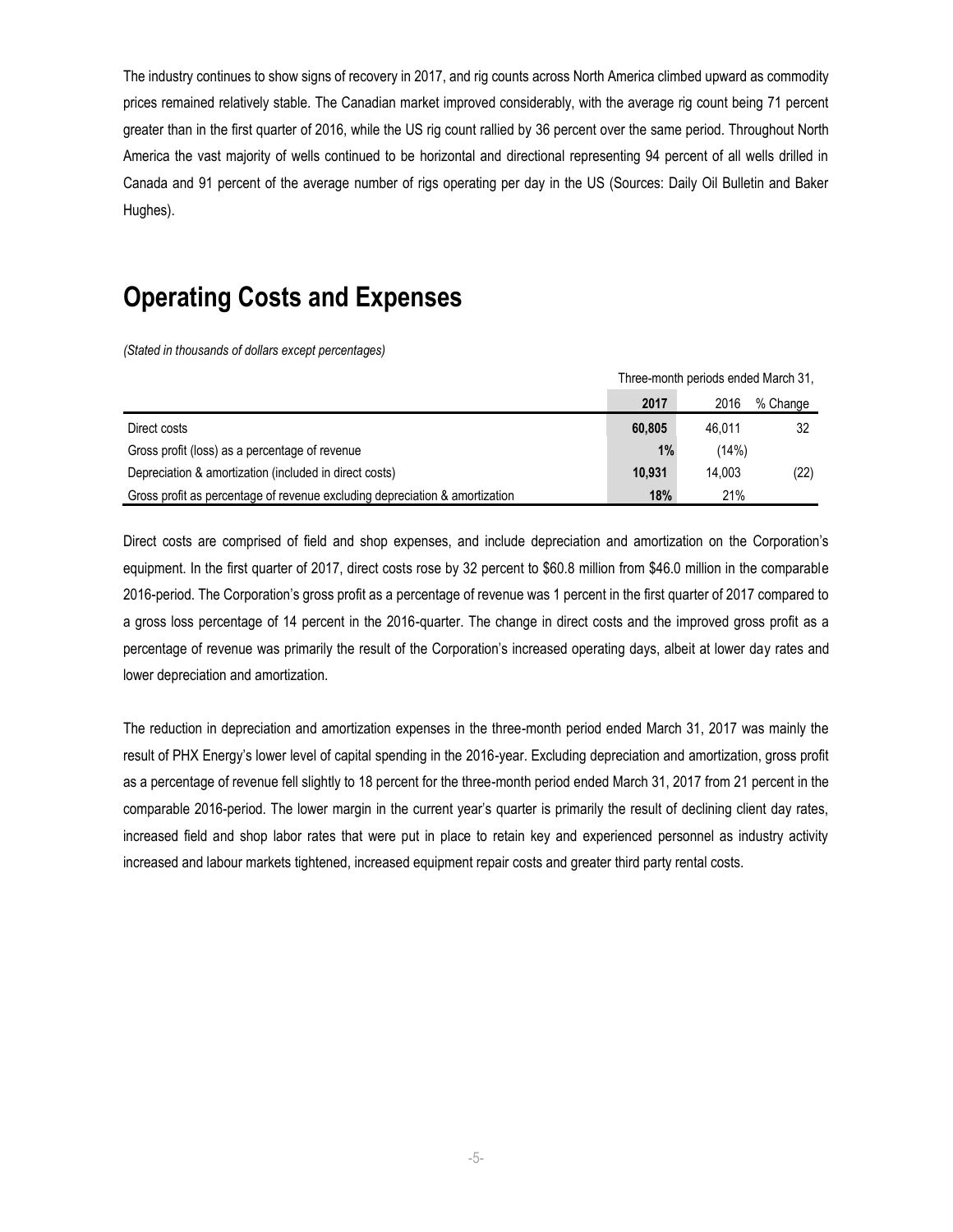|                                                                                                                                          | 2017  | 2016  | % Change |
|------------------------------------------------------------------------------------------------------------------------------------------|-------|-------|----------|
| Selling, general & administrative ("SG&A") costs                                                                                         | 7,210 | 6.679 | 8        |
| Equity-settled share-based payments (included in SG&A costs)                                                                             | 488   | 286   |          |
| Cash-settled share-based payments (recoveries) (included in SG&A costs)                                                                  | 132   | (149) | n.m.     |
| Onerous contracts lease payment                                                                                                          | (107) |       | (100)    |
| SG&A costs excluding equity and cash-settled share-based payments and provision for<br>onerous contracts as a percentage of revenue<br>. | 11%   | 16%   |          |

Three-month periods ended March 31,

n.m. – not meaningful

The Corporation incurred \$7.2 million of SG&A costs for the three-month period ended March 31, 2017 as compared to \$6.7 million in the 2016-period. Included in SG&A costs for the 2017-period were equity-settled and cash-settled share-based payments of \$0.5 million (2016 - \$0.3 million) and \$0.1 million (2016 - \$0.1 million recovery), respectively. Additionally, for the 2017 three-month period, SG&A costs were reduced by \$0.1 million for actual lease payments made under the Corporation's onerous office lease contracts that were reclassified to reduce the provision for onerous contracts (2016 – nil). Excluding the share-based payment amounts and provision for onerous contracts, SG&A costs as a percentage of consolidated revenue were 11 percent in the 2017-quarter compared to 16 percent in the 2016-quarter.

For the three-month period ended March 31, 2017, SG&A costs were higher than the comparable period primarily due to the increase in activity and issuance of equity and cash-settled awards in March 2017. The Corporation remains focused on maintaining cost control initiatives to reduce SG&A costs across all regions and ensuring its cost structure is aligned with activity levels.

Equity-settled share-based payments relate to the amortization of the fair values of issued options of the Corporation using the Black-Scholes model. In the three-month period ended March 31, 2017, equity-settled share-based payments increased by 71 percent, as compared to the corresponding 2016-period, generally due to compensation expenses related to options granted in March 2017.

Cash-settled share-based retention awards, which are included in SG&A costs, are measured at fair value, and in the 2017 quarter, the related compensation expense recognized by PHX Energy was \$0.1 million as compared to a recovery of \$0.1 million in the 2016-quarter. The increased compensation expense is primarily due to the normal vesting of previously granted retention awards and issuance of new retention awards in March 2017 offset by the reduction in PHX Energy's share price from \$4.22 as at December 31, 2016 to \$3.66 as at March 31, 2017.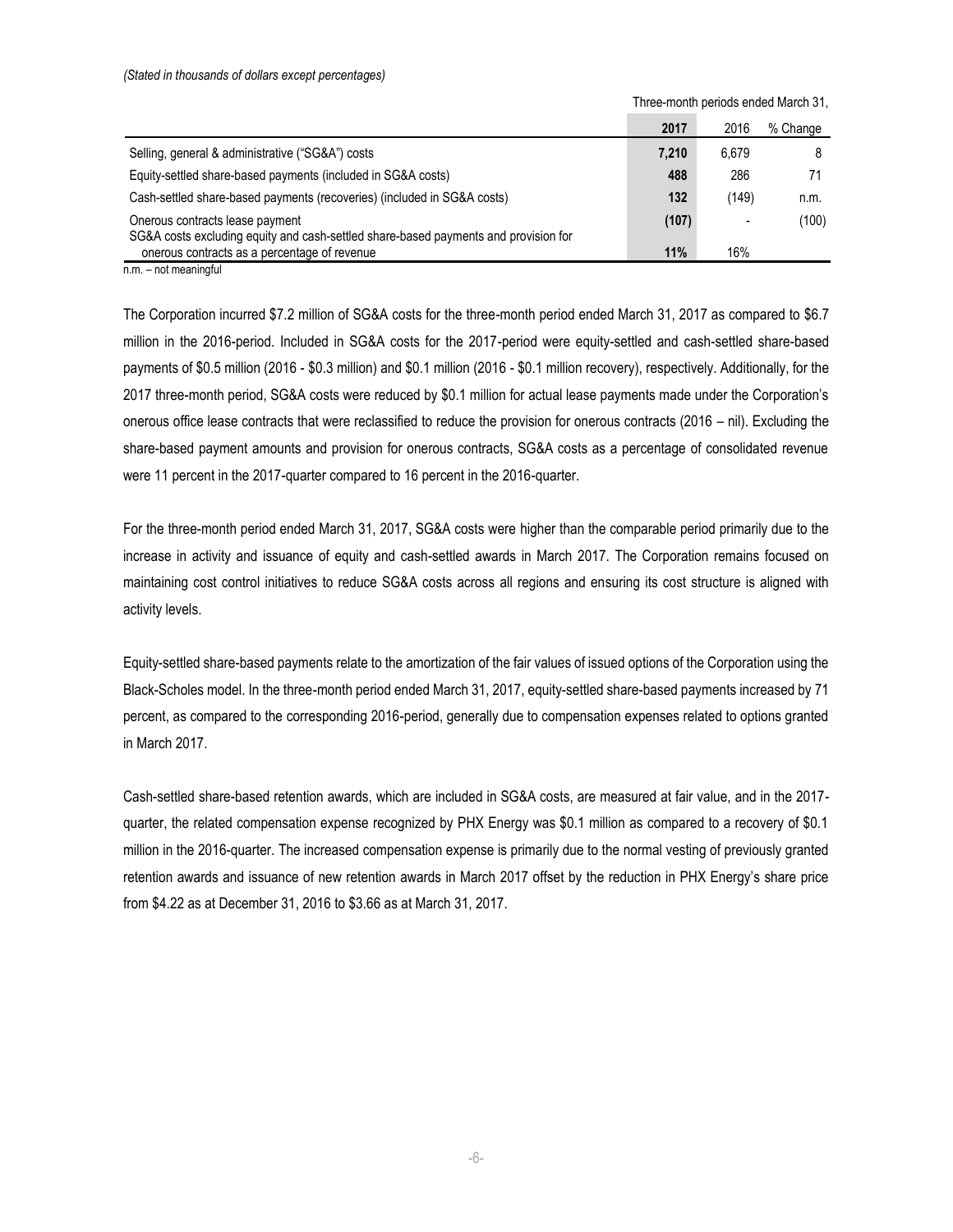Three-month periods ended March 31,

Three-month periods ended March 31,

|                                | 2017 | 2016 | Change<br>% \ |
|--------------------------------|------|------|---------------|
| Research & development expense | 607  | 525  | $\sim$<br>. U |

Research and development ("R&D") expenditures charged to net earnings during the three-month period ended March 31, 2017 and 2016 were \$0.6 million and \$0.5 million, respectively. The increase in R&D expenditures in the 2017-quarter is mainly attributable to increased personnel in the R&D department who continue to focus on new technology development and costsaving and reliability initiatives that will enhance and expand PHX Energy's services.

*(Stated in thousands of dollars)*

|                 | Three-month periods ended March 31. |      |          |
|-----------------|-------------------------------------|------|----------|
|                 | 2017                                | 2016 | % Change |
| Finance expense | 585                                 | 57   |          |

Finance expenses relate to interest charges on the Corporation's long-term and short-term bank facilities. Finance charges of \$0.6 million in the first quarter of 2017 were consistent with those in the comparable 2016-period. Although there was a lower amount of borrowings outstanding during the 2017-quarter, the Corporation incurred additional financing charges from the amendment of the credit facility in the fourth quarter of 2016. In addition, as a result of the amendment, the applicable pricing on borrowings was fixed at higher rates compared to the 2016-period.

*(Stated in thousands of dollars)*

| <b>THICC-HOHEL DEHOUS CHUCU MUCH OT,</b>  |       |         |
|-------------------------------------------|-------|---------|
|                                           | 2017  | 2016    |
| Gain on disposition of drilling equipment | (147) | (1,205) |
| Foreign exchange losses (gains)           | 172   | (351)   |
| Provision for bad debts                   | 228   | 30      |
| Other expense (income)                    | 253   | (1,526) |

For the three-month period ended March 31, 2017, other expense was comprised of a provision for bad debts of \$0.2 million, foreign exchange losses of \$0.2 million and a gain on disposition of drilling equipment of \$0.1 million. During the period ended March 31, 2017, the Corporation recognized foreign exchange losses of \$0.2 million (2016 – gain of \$0.4 million), mainly from the settlement of Canadian-denominated intercompany payables in the Corporation's Russia operations. Provisions for the bad debt in the 2017-quarter relate mainly to US accounts receivable.

Gains from the disposition of drilling equipment typically result from insurance programs undertaken whereby proceeds for the lost equipment are at current replacement values, which are higher than the respective equipment's book value. Losses typically result from any asset retirements that were made before the end of the equipment's useful life and self-insured downhole equipment losses. In the 2017-period, the decrease in the gain on disposition of drilling equipment resulted mainly from fewer occurrences of insured downhole equipment losses and increased asset retirements.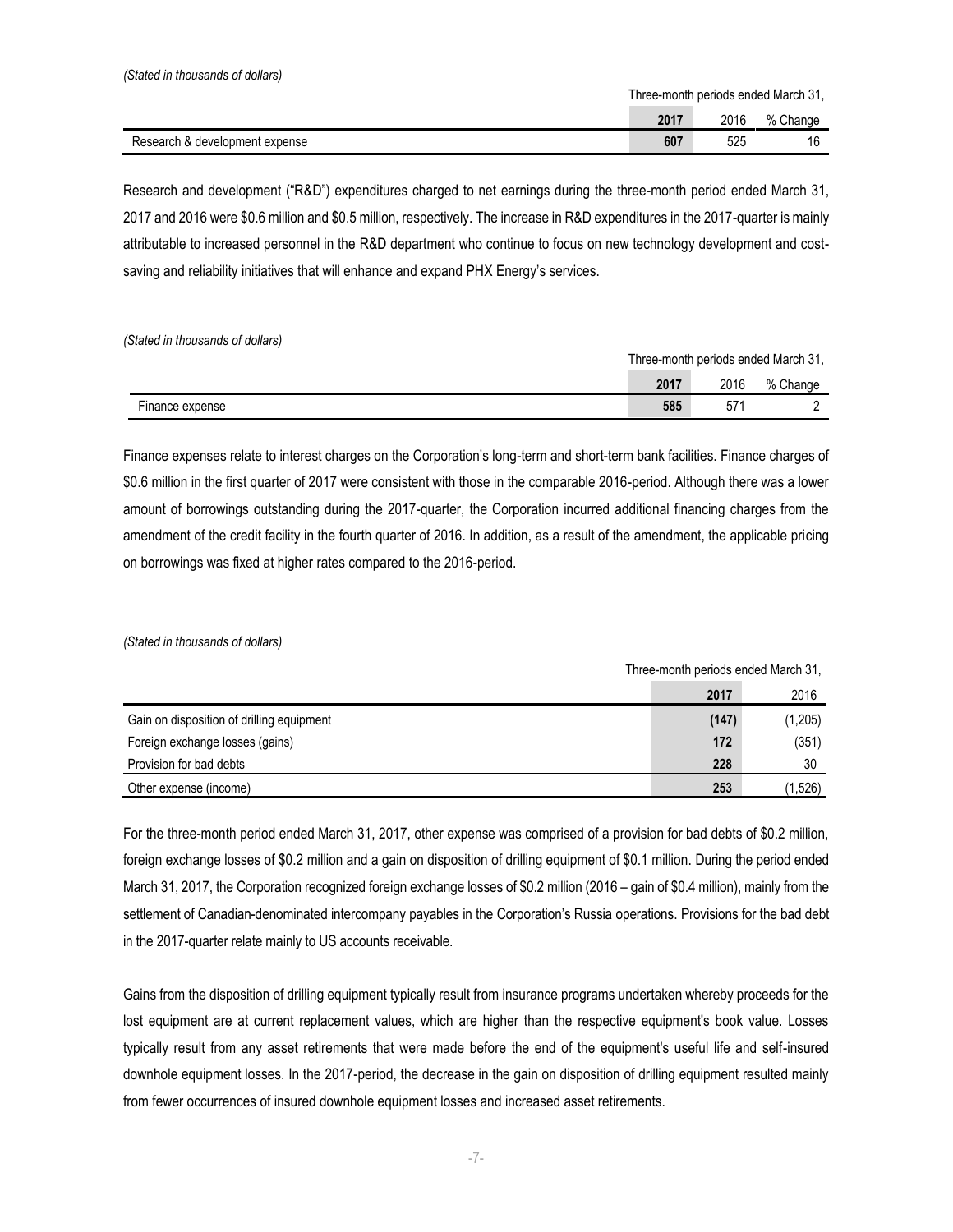*(Stated in thousands of dollars, except percentages)*

Three-month periods ended March 31,

|                                          | 2017     | 2016     |
|------------------------------------------|----------|----------|
| Provision for (Recovery of) income taxes | (1, 195) | (4, 407) |
| Effective tax rates                      | 14%      | 37%      |

The recovery of income taxes for the three-month period ended March 31, 2017 was \$1.2 million as compared to \$4.4 million in the 2016-quarter. The expected combined Canadian federal and provincial tax rate for 2017 is 27 percent (2016 – 27 percent). The effective tax rate in the 2017-period was lower than the expected rate mainly as a result of the effect of tax rates in foreign jurisdictions.

### **Segmented Information**

The Corporation reports three operating segments on a geographical basis throughout the Canadian provinces of Alberta, Saskatchewan, British Columbia, and Manitoba; throughout the Gulf Coast, Northeast and Rocky Mountain regions of the US; and internationally, in Russia and Albania.

#### **Canada**

*(Stated in thousands of dollars)*

|                                    | Three-month periods ended March 31. |         |          |
|------------------------------------|-------------------------------------|---------|----------|
|                                    | 2017                                | 2016    | % Change |
| Revenue                            | 29.442                              | 15.620  | 88       |
| Reportable segment loss before tax | (2.395)                             | (3.262) | (27)     |

PHX Energy's Canadian revenue for the three-month period ended March 31, 2017 increased by 88 percent to \$29.4 million from \$15.6 million in the corresponding 2016-period. The improvement was primarily the result of a significantly higher volume of activity during the 2017-quarter versus the comparable 2016-period. The Canadian segment reported 4,004 operating days in the first quarter of 2017, a large increase from the 1,951 days in the 2016-period. Similarly, total industry horizontal and directional drilling activity, as measured by drilling days, increased by 98 percent in the 2017-quarter to 22,186 days from 11,192 days in the 2016-quarter (Source: Daily Oil Bulletin). The Canadian market remained highly competitive even with the increased rig counts, and as such, market pricing did not adjust with the rebound in activity. PHX Energy's average day rates declined by 11 percent to \$7,009 in the 2017-quarter from \$7,870 in the comparable 2016-period (excluding Stream revenue of \$1.4 million).

With a higher volume of active rigs operating in 2017, the Canadian division continued to be a prominent player in this market, maintaining its 25 percent market share and a well-diversified client base. During the 2017-quarter, 63 percent of the Canadian division's activity was oil well drilling and 37 percent was natural gas well drilling. PHX Energy was active in the Montney, Wilrich, Bakken, Shaunavon, Duvernay, Cardium and Viking areas.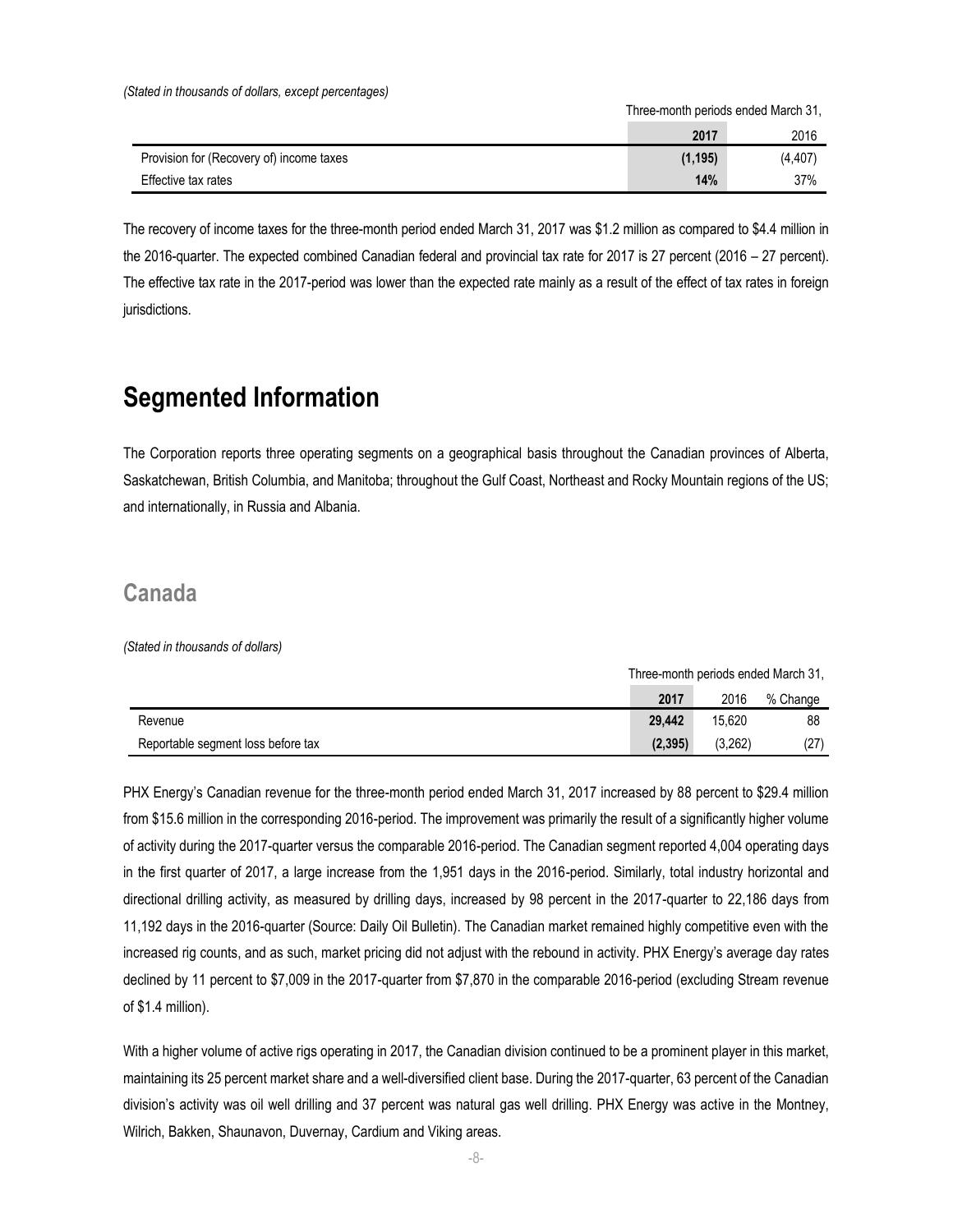The Canadian operations' reportable segment loss before tax for the first quarter of 2017 was \$2.4 million as compared to losses of \$3.3 million in the 2016-quarter. The improved profitability of the Canadian segment in the 2017-quarter was primarily the result of higher activity levels as compared to prior year's quarter offset by lower intercompany revenue generated from the lease of drilling and other equipment between the Canadian and US segments.

#### **Stream Services**

Included in the Canadian segment's revenue for the first quarter of 2017 is \$1.4 million of revenue generated by the Stream division (2016 - \$0.3 million). With the commercialization of a new product line and significant expansion of Stream's capacity in late-2016, this division achieved its highest quarterly activity in the 2017-quarter since the fourth quarter of 2014. During the three-month period ended March 31, 2017, Stream achieved 1,739 operating days, strong growth over the 385 days in the respective 2016-period. Along with increased volume, average day rates for the division also rose by 16 percent to \$794 in the first quarter of 2017 from \$687 in the 2016 three-month period.

For the three-month period ended March 31, 2017, the Stream division incurred reportable losses before tax of \$0.5 million (2016 - \$1.7 million). The Stream division's losses in the 2017-period pertain mostly to depreciation expenses of \$0.6 million as well as to costs associated with the expansion of the division.

#### **United States**

*(Stated in thousands of dollars)*

|                                    | Three-month periods ended March 31, |         |          |
|------------------------------------|-------------------------------------|---------|----------|
|                                    | 2017                                | 2016    | % Change |
| Revenue                            | 26,815                              | 21.739  | 23       |
| Reportable segment loss before tax | (3,007)                             | (7.783) | (61)     |

In the first quarter of 2017, PHX Energy's US operations generated revenue of \$26.8 million, an increase of 23 percent from \$21.7 million in the 2016-quarter. This revenue growth was mainly the result of the higher industry rig count. In the first quarter of 2017, the number of horizontal and directional rigs running per day rose by 40 percent from an average of 487 horizontal and directional rigs running per day during the 2016-quarter to 681 in the 2017-quarter (Source: Baker Hughes). In comparison, the Corporation's US activity levels also rebounded as operating days increased by 27 percent to 1,990 days in the 2017 quarter from 1,564 days in the 2016-quarter. Average day rates, excluding the motor rental division in Midland, Texas and the Rocky Mountain region, slightly decreased from \$13,361 in the 2016-quarter compared to \$13,094 in the 2017-period.

Horizontal and directional drilling represented 91 percent of the industry's average number of rigs running on a daily basis during the first quarter of 2017, which was 3 percent greater than the percentage in the 2016-quarter. For the three-month period ended March 31, 2017, 93 percent of the US operating division's activity was oil well drilling, as measured by wells drilled and excluding the motor rental and gyro surveying divisions. During the first quarter of 2017, Phoenix USA remained active in the Permian, Eagle Ford, Bakken, Mississippian/Woodford, Marcellus, Niobrara and Utica basins.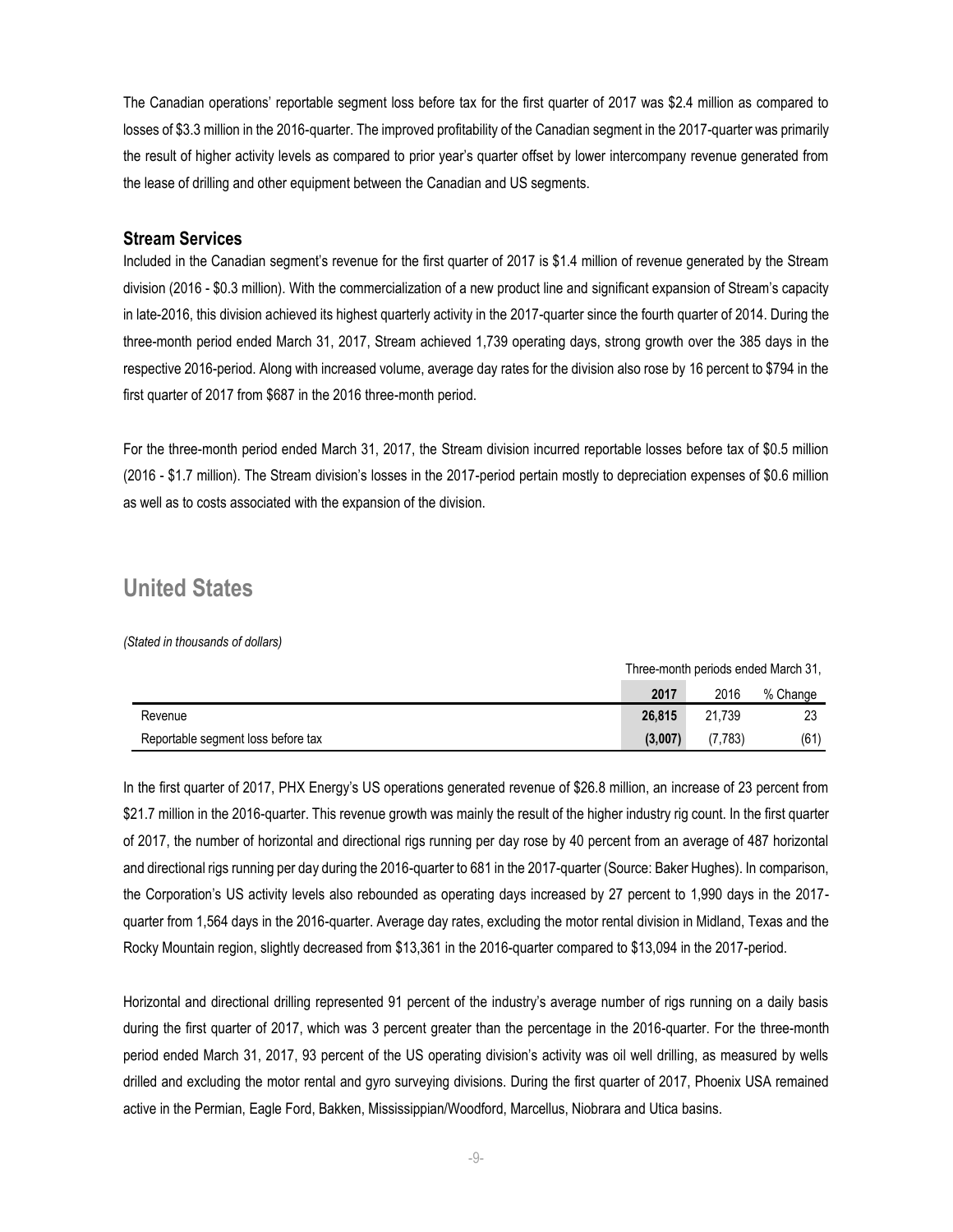Reportable segment loss before tax for the three-month period ended March 31, 2017 was \$3.0 million compared to losses of \$7.8 million in the 2016-quarter. The reduction to the segment losses in 2017 was largely the result of improved activity levels, stabilization of average day rates and lower rates charged on the intercompany lease of drilling and other equipment between the Canadian and US segments.

#### **International**

*(Stated in thousands of dollars, except percentages)*

|                                    | Three-month periods ended March 31, |       |          |
|------------------------------------|-------------------------------------|-------|----------|
|                                    | 2017                                | 2016  | % Change |
| Revenue                            | 4.865                               | 3.090 | 57       |
| Reportable segment loss before tax | (605)                               | (692) | (13)     |

For the three-month period ended March 31, 2017, the Corporation's international revenue increased by 57 percent to \$4.9 million from the \$3.1 million generated in the 2016-period. International operating days grew by 25 percent to 691 days in the 2017-quarter from 554 days in the 2016-quarter. The increase in international activity primarily resulted from the Albanian division recording 145 operating days in the 2017-quarter, whereas this division was idle for the first quarter of 2016. In both the 2016 and 2017-quarters, the Corporation generated 8 percent of its consolidated revenue from its international operations.

PHX Energy's Russian operations continued to benefit from its diversified client base during the first quarter of 2017. For the three-month period ended March 31, 2017, the Russian division achieved operating days of 546, slightly below the 554 days recorded in the 2016-period. During the quarter, the division continued to increase activity related to measurement while drilling ("MWD") system rentals in Eastern Siberia and this trend is expected to continue in the second quarter of 2017. The Corporation further continued efforts to expand its client base in Russia performing technical qualification trials for prospective clients.

Reportable segment loss from international operations for the three-month period March 31, 2017 was \$0.6 million, which is \$0.1 million less than the loss of \$0.7 million reported in the comparable 2016-period. The improvement in the international operations' profitability in the 2017-quarter was mainly due to the recommencement of the Albanian operations.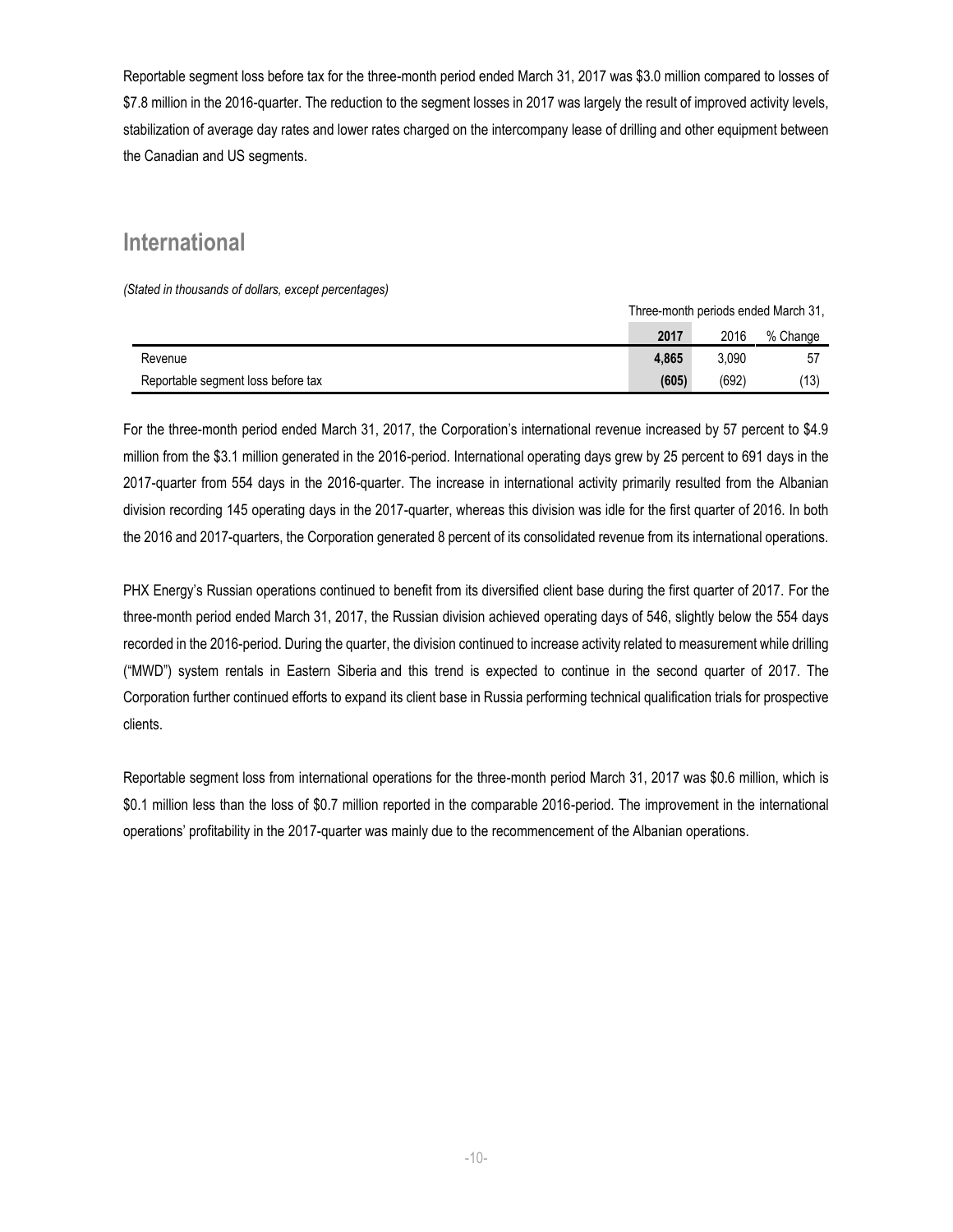# **Investing Activities**

PHX Energy used net cash in investing activities of \$2.4 million for the three-month period ended March 31, 2017 as compared to net cash generated of \$1.4 million in the 2016-period. In the first quarter of 2017, the Corporation received proceeds of \$1.4 million (2016 - \$2.6 million) from the disposition of capital equipment, primarily related to the involuntary disposal of drilling equipment in well bores, and the recognition of a \$0.1 million gain on disposition of drilling equipment (2016 - \$1.2 million). Additionally, the Corporation spent \$1.8 million on capital expenditures in the first quarter of 2017 (2016 - \$0.9 million). These expenditures included:

- \$0.8 million in MWD systems and spare components
- \$0.5 million in computer hardware;
- \$0.4 million in EDR systems and spare components; and
- \$0.1 million in downhole performance drilling motors, machinery and equipment and furniture and fixtures.

The capital expenditure program undertaken in the period was financed generally from loans and borrowings.

During the three-month period ended March 31, 2017, the Corporation acquired intangible assets with a total cost of \$0.5 million (2016 - \$0.2 million), most of which related to development costs.

The change in non-cash working capital balances of \$1.5 million use of cash for the three-month period ended March 31, 2017, relates to the net change in the Corporation's trade payables that are associated with the acquisition of capital assets. This compares to a \$0.1 million use of cash for the three-month period ended March 31, 2016.

# **Financing Activities**

The Corporation reported cash flows generated from financing activities of \$8.1 million in the three-month period ended March 31, 2017 as compared to cash used of \$9.7 million in the comparable 2016-period. In the 2017-quarter:

- through a bought deal financing and a concurrent private placement, the Corporation issued 7,687,500 common shares for net proceeds of \$29.1 million;
- the Corporation made aggregate repayments of \$21.0 million on its operating facility and syndicated facility; and
- issued 91,666 common shares for proceeds of \$0.1 million upon the exercise of share options.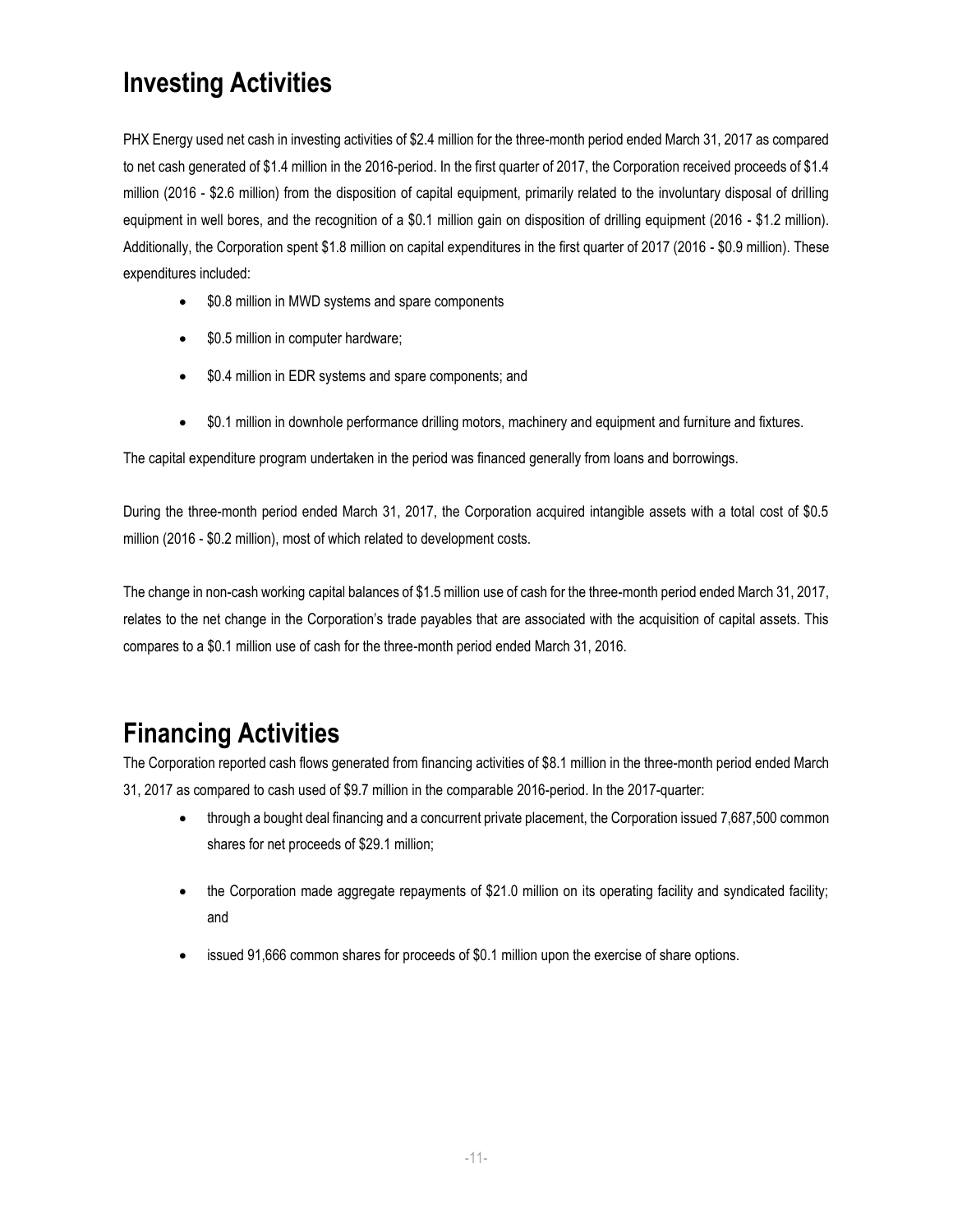# **Capital Resources**

As of March 31, 2017, the Corporation had \$10.0 million drawn on its syndicated facility, \$2.0 million drawn on its Canadian operating facility and USD \$1.5 million on its US operating facility. As at March 31, 2017, PHX Energy exceeded the minimum liquidity required under the amended credit agreement as the Corporation had \$2.8 million in cash-on-hand and \$44.9 million available to be drawn from its credit facilities. The credit facilities are secured by substantially all of the Corporation's assets.

As at March 31, 2017, the Corporation was in compliance with all its financial covenants.

### **Cash Requirements for Capital Expenditures**

Historically, the Corporation has financed its capital expenditures and acquisitions through cash flows from operating activities, debt and equity. The 2017 capital budget remains at \$25.0 million. These planned expenditures are expected to be financed from a combination of one or more of the following: cash flow from operations, the Corporation's unused credit facilities or equity, if necessary. However, if a sustained period of market uncertainty and financial market volatility persists in 2017, the Corporation's activity levels, cash flows and access to credit may be negatively impacted, and the expenditure level would be reduced accordingly. Conversely, if future growth opportunities present themselves, the Corporation would look at expanding this planned capital expenditure amount.

# **Outlook**

The positive industry trends that began to materialize at the end of 2016 continued into the first quarter of 2017. Rig counts continued to increase across North America as commodity prices remained relatively stable. As a result, in all operating segments PHX Energy achieved higher revenue and activity levels during the first quarter of 2017.

The volume of active rigs in the Canadian market exceeded expectations, peaking at 350 rigs running per day. PHX Energy's Canadian division capitalized on this trend and was active on 25 percent of all horizontal and directional wells drilled in Canada during the first quarter. This accomplishment can be attributed to the strength of our marketing and operational teams. The Corporation anticipates this strong performance will continue throughout 2017, although as expected, the spring break-up in western Canada will affect second quarter activity levels.

The US market continues to see an increase in active rigs with over 850 rigs currently operating as compared to 410 rigs a year ago. In the first of quarter 2017, the US division experienced moderate growth and the Corporation is focused on increasing these gains in future quarters, specifically in the Permian basin which is the most active region in North America. PHX Energy believes that with the continued rollout of differentiating technology further opportunities will materialize for its US division.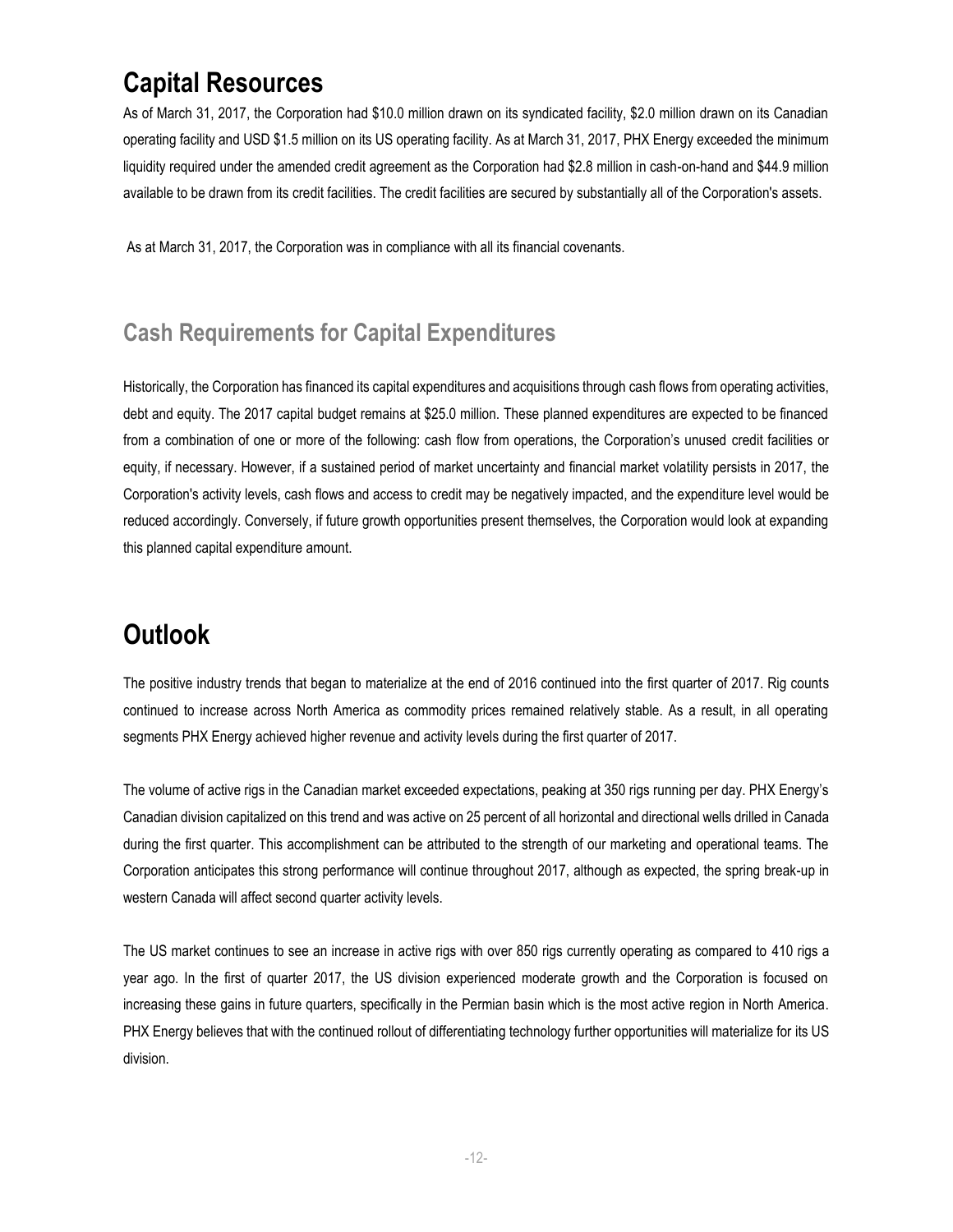Activity in PHX Energy's international operations remained steady in the 2017-quarter. The Russian division was impacted by the seasonal slowdown of activity due to cold weather. Today activity has already increased from the first quarter and the Corporation anticipates future growth in 2017 with the addition of new contracts. PHX Energy's Albanian division, which resumed operations late in 2016, remained active through the first quarter and activity is projected to continue through the remainder of the year.

The first quarter was also a promising start to the 2017-year for the Corporation's Stream division, as it operated at maximum capacity, propelling quarterly activity levels to the highest volumes since 2014. This success can be attributed to the launch of the new DataStream EDR product line and Stream differentiating itself by providing a higher level of service in line with PHX Energy's core business philosophy. The Corporation is encouraged by Stream's improved results as it continues to gain traction as a reputable competitor in the oilfield services EDR market. With the Corporation expanding Stream's capacity to 50 systems by the end of the second quarter, all indications are that the division will continue to capture Canadian market share as the industry picks up momentum after the spring break-up period. PHX Energy will continue to leverage existing resources and relationships to support the expansion of this division, including its entrance into the US market anticipated in the second quarter, to achieve greater margins.

Despite the positive momentum in North America rig counts, challenges remain related to the pricing environment. During the downturn that persisted over the past number of years, the directional drilling sector has been over supplied. This has intensified competition, which along with the falling commodity prices, drove pricing in 2016 to the lowest levels in the Corporation's 20-year history. The Corporation has begun to engage in pricing discussions with clients and is seeing improvements in certain drilling regions, however, a more material change is required to normalize operating margins and profitability. PHX Energy is cautiously optimistic that day rates will incrementally increase throughout 2017 and will continue to be disciplined in its approach to financial management and all spending.

#### **Technology Update**

PHX Energy remains focused on its strategy of bringing industry leading and differentiating technology to the market. PHX Energy's flagship MWD system, Velocity, continues to operate at maximum capacity as Velocity provides several advantages over the industry standard MWD technology, including unified telemetry, which is the ability to transmit downhole information to surface in two different modes. Due to the continued demand for this technology in the first quarter of the year, the Corporation is adding 30 Velocity systems to our existing capacity, for a total job capacity of 65 Velocity systems by the end of the third quarter of 2017.

During the first quarter of 2017, PHX Energy field tested its new performance drilling motor technology. The revolutionary design of this robust performance drilling motor is rated for a higher flow rate, pressure and torque output. The result is a performance drilling motor that the Corporation feels will be in a class of its own, exceeding the drilling capabilities of any competing product. The Corporation currently has a small fleet of these motors for testing purposes and will increase capacity once the design has been validated.

PHX Energy has been operating its Connect surface system in Canada since the fourth quarter of 2016. Connect is a webbased interface that allows personnel in remote drilling centers immediate access to pertinent directional drilling information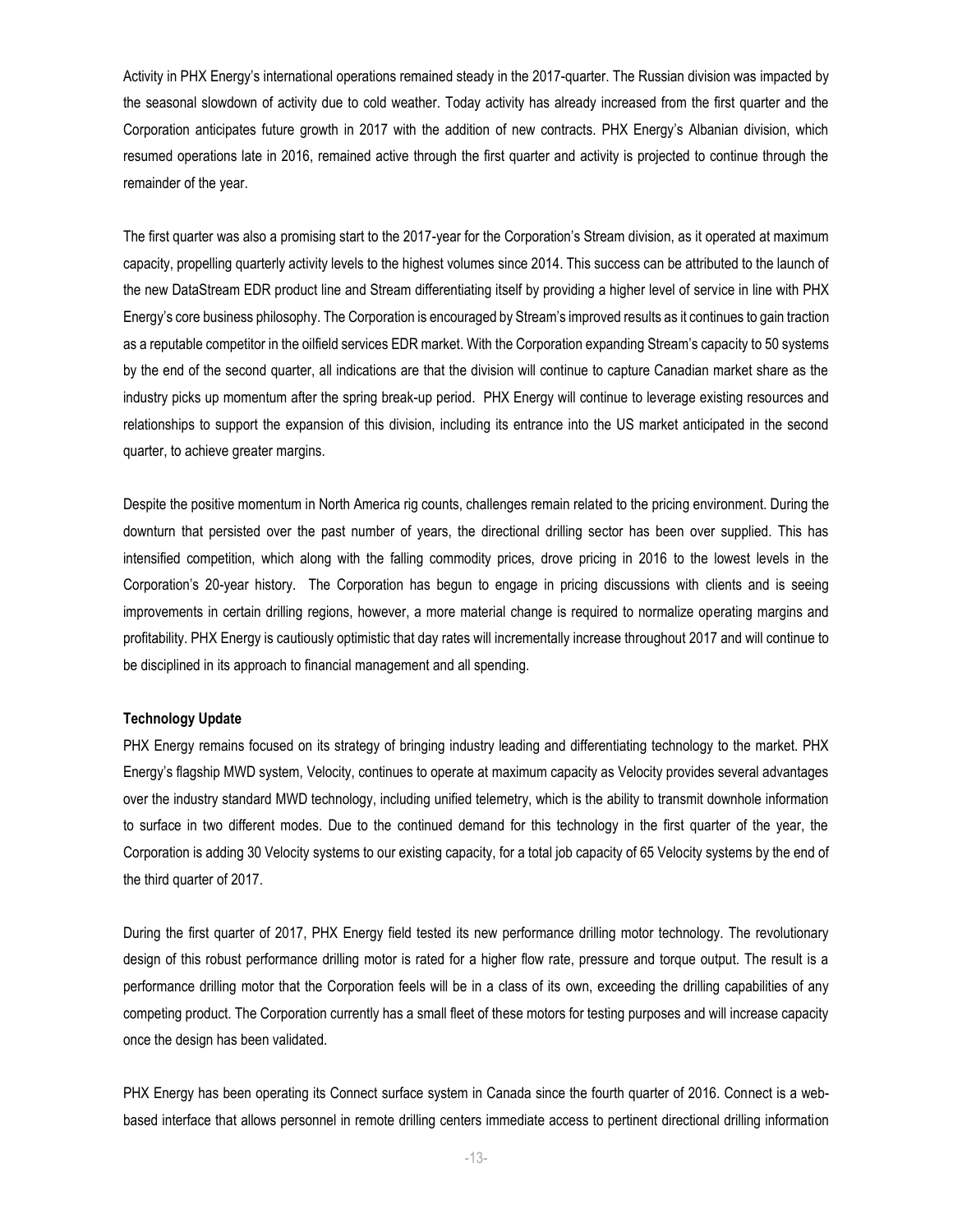from the rig site. The Corporation has multiple clients leveraging Connect in Canada and plans to launch this product to select US clients in the second quarter of 2017. The Corporation views Connect as a key piece of technology which is integral to its long-term strategy. When packaged together with the Velocity Real-Time System, the DataStream EDR platform and the Corporation's Prism drilling optimization center, PHX Energy will offer a unique solution that will create well site intelligence that drives drilling efficiencies and superior performance.

Michael Buker President May 3, 2017

### **Non-GAAP Measures**

#### **1) Adjusted EBITDA**

Adjusted EBITDA, defined as earnings before finance expense, income taxes, depreciation and amortization, impairment losses on goodwill and intangible assets, provisions for the settlement of litigations, equity and cash-settled share-based payments, severance costs, provisions for inventory and provisions for onerous contracts, is not a financial measure that is recognized under GAAP. However, Management believes that adjusted EBITDA provides supplemental information to net earnings that is useful in evaluating the results of the Corporation's principal business activities before considering certain charges, how it was financed and how it was taxed in various countries. Investors should be cautioned, however, that adjusted EBITDA should not be construed as an alternative measure to net earnings determined in accordance with GAAP. PHX Energy's method of calculating adjusted EBITDA may differ from that of other organizations and, accordingly, its adjusted EBITDA may not be comparable to that of other companies.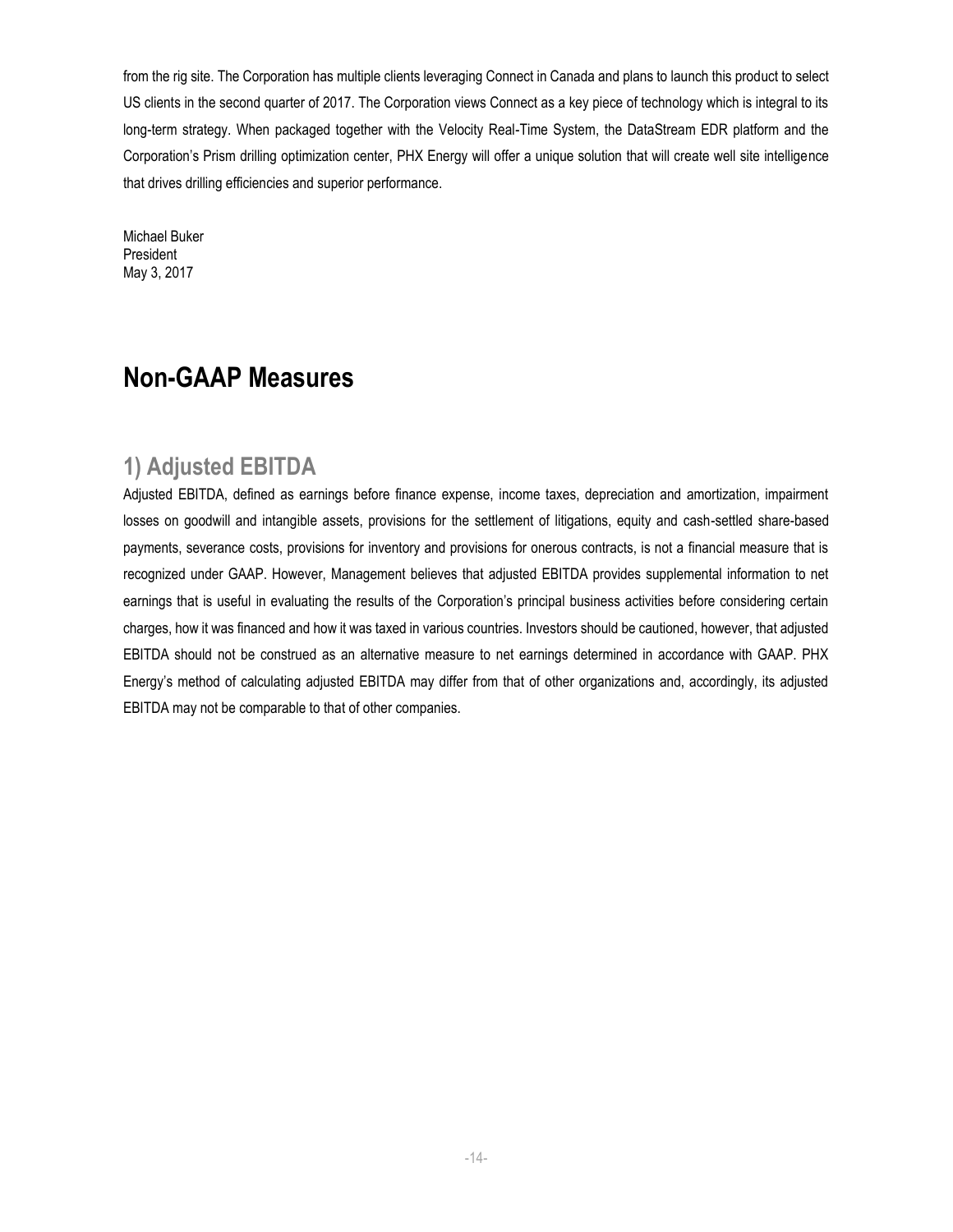The following is a reconciliation of net earnings to adjusted EBITDA:

*(Stated in thousands of dollars)*

| <u>THISS-INDITIII DENOUS ENGEU MAIUN JT,</u>        |          |          |
|-----------------------------------------------------|----------|----------|
|                                                     | 2017     | 2016     |
| Net Loss                                            | (7, 143) | (7, 404) |
| Add:                                                |          |          |
| Depreciation and amortization                       | 10,931   | 14,003   |
| Provision for (Recovery of) income taxes            | (1, 195) | (4, 407) |
| Finance expense                                     | 585      | 571      |
| Impairment losses on goodwill and intangible assets |          |          |
| Provision for settlement of litigations             |          |          |
| Equity-settled share-based payments                 | 488      | 286      |
| Cash-settled share-based payments (recoveries)      | 132      | (149)    |
| Severance costs                                     | 342      | 915      |
| Provision for inventory                             | 300      | 300      |
| Provision for onerous contracts                     | (107)    |          |
| Adjusted EBITDA as reported                         | 4,333    | 4,115    |

Three-month periods ended March 31,

Adjusted EBITDA per share - diluted is calculated using the treasury stock method whereby deemed proceeds on the exercise of the share options are used to reacquire common shares at an average share price. The calculation of adjusted EBITDA per share on a dilutive basis does not include anti-dilutive options.

### **2) Funds from Operations**

Funds from operations is defined as cash flows generated from operating activities before changes in non-cash working capital, interest paid, and income taxes paid. This is not a measure recognized under GAAP. Management uses funds from operations as an indication of the Corporation's ability to generate funds from its operations before considering changes in working capital balances and interest and taxes paid. Investors should be cautioned, however, that this financial measure should not be construed as an alternative measure to cash flows from operating activities determined in accordance with GAAP. PHX Energy's method of calculating funds from operations may differ from that of other organizations and, accordingly, it may not be comparable to that of other companies.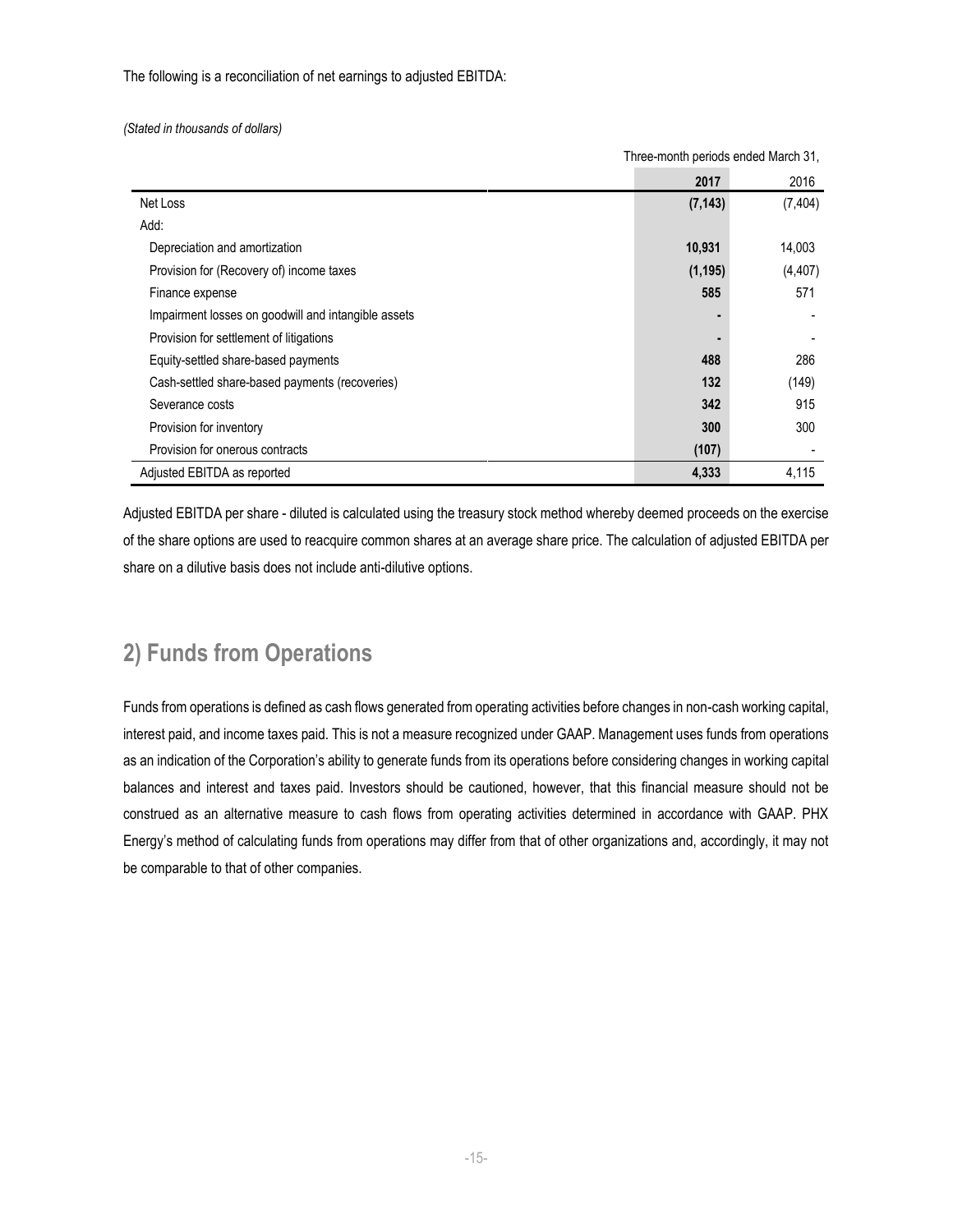The following is a reconciliation of cash flows from operating activities to funds from operations:

*(Stated in thousands of dollars)*

|                                          |         | Three-month periods ended March 31. |
|------------------------------------------|---------|-------------------------------------|
|                                          | 2017    | 2016                                |
| Net cash flows from operating activities | (9,896) | 758                                 |
| Add (deduct):                            |         |                                     |
| Changes in non-cash working capital      | 13,466  | 2,332                               |
| Interest paid                            | 303     | 438                                 |
| Income taxes paid                        | 110     | 56                                  |
| Funds from operations                    | 3,983   | 3,584                               |

Three-month periods ended March 31,

Funds from operations per share - diluted is calculated using the treasury stock method whereby deemed proceeds on the exercise of the share options are used to reacquire common shares at an average share price. The calculation of funds from operations per share on a dilutive basis does not include anti-dilutive options.

#### **3) Debt to covenant EBITDA Ratio**

Debt is represented by loans and borrowings. Covenant EBITDA, for purposes of the calculation of this covenant ratio, is represented by net earnings for a rolling four quarter period, adjusted for finance expense, provision for income taxes, depreciation and amortization, equity-settled share-based payments, unrealized foreign exchange losses, impairment losses on goodwill and intangible assets, loss on disposition of drilling equipment, severance costs, provision for inventory obsolescence and provision for the settlement of litigations, subject to the restrictions provided in the amended credit agreement.

The debt to covenant EBITDA ratio was waived from the quarter ending December 31, 2016 to the quarter ending June 30, 2017, inclusive.

### **4) Working Capital**

Working capital is defined as the Corporation's current assets less its current liabilities and is used to assess the Corporation's short-term liquidity.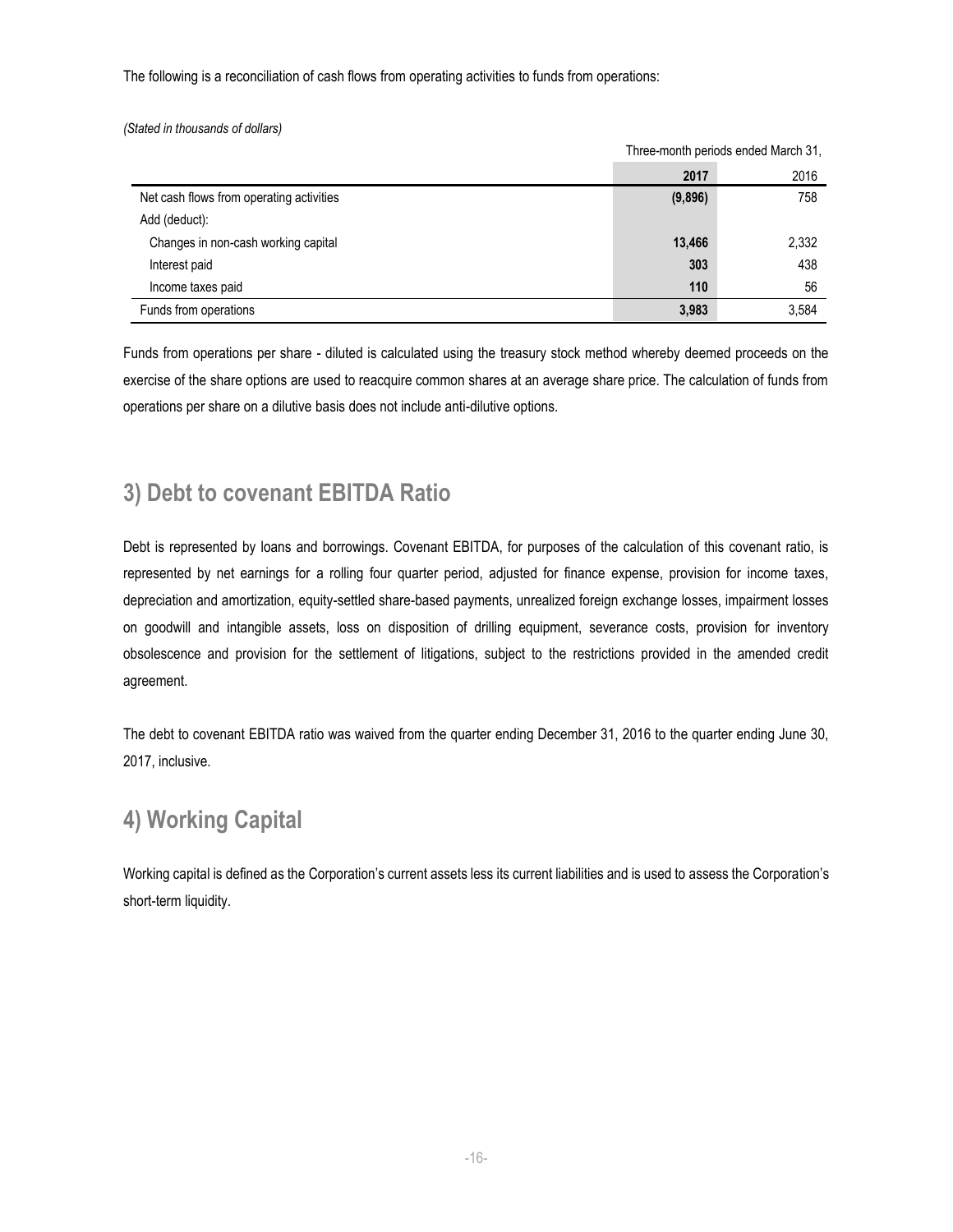# **About PHX Energy Services Corp.**

The Corporation, through its directional drilling subsidiary entities, provides horizontal and directional drilling technology and services to oil and natural gas producing companies in Canada, the US, Russia and Albania. PHX Energy also provides electronic drilling recorder ("EDR") technology and services.

PHX Energy's Canadian directional drilling operations are conducted through Phoenix Technology Services LP. The Corporation maintains its corporate head office, research and development, Canadian sales, service and operational centres in Calgary, Alberta. In addition, PHX Energy has a facility in Estevan, Saskatchewan. PHX Energy's US operations, conducted through the Corporation's wholly-owned subsidiary, Phoenix Technology Services USA Inc. ("Phoenix USA"), is headquartered in Houston, Texas. Phoenix USA has sales and service facilities in Houston, Texas; Denver, Colorado; Casper, Wyoming; Midland, Texas; Bellaire, Ohio; and Oklahoma City, Oklahoma. Internationally, PHX Energy has sales offices and service facilities in Albania and Russia, and administrative offices in Nicosia, Cyprus; Dublin, Ireland; and Luxembourg City, Luxembourg.

PHX Energy markets its EDR technology and services in Canada through its division, Stream Services, which has an office and operations center in Calgary, Alberta. EDR technology is marketed worldwide outside Canada through its wholly-owned subsidiary Stream Services International Inc.

For further information please contact: John Hooks, CEO; Michael Buker, President; or Cameron Ritchie, Senior Vice President Finance and CFO

PHX Energy Services Corp. Suite 1400, 250 2nd Street SW Calgary, Alberta T2P 0C1 Tel: 403-543-4466 Fax: 403-543-4485 [www.phxtech.com](http://www.phoenixcan.com/)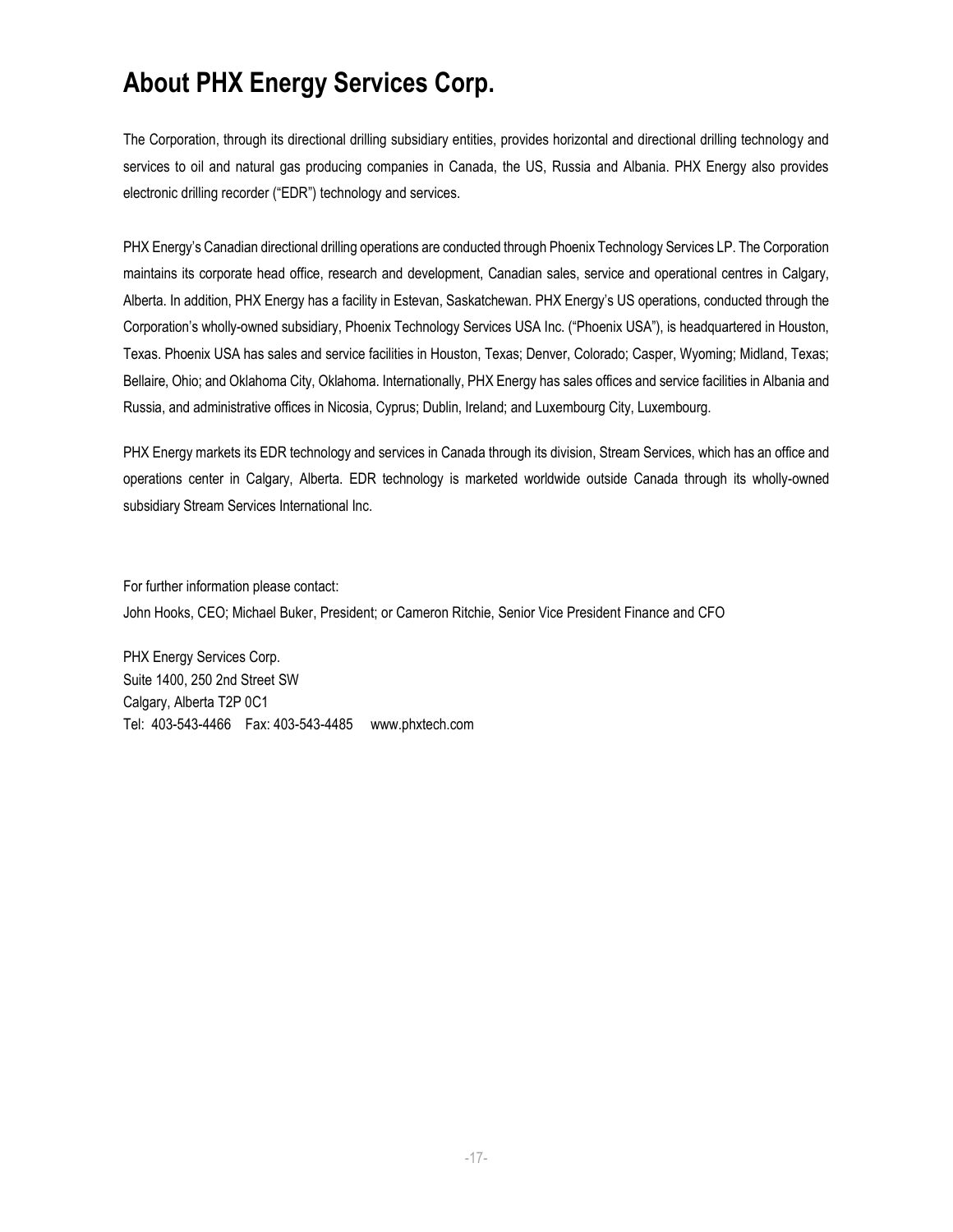# **Consolidated Statements of Financial Position**

*(unaudited)*

|                                        | March 31, 2017<br>December 31, 2016 |                |    |               |
|----------------------------------------|-------------------------------------|----------------|----|---------------|
| <b>ASSETS</b>                          |                                     |                |    |               |
| Current assets:                        |                                     |                |    |               |
| Cash and cash equivalents              | \$                                  | 2,803,840      | \$ | 7,007,293     |
| Trade and other receivables            |                                     | 59,589,339     |    | 41,552,796    |
| Inventories                            |                                     | 24,904,245     |    | 24,988,472    |
| Prepaid expenses                       |                                     | 3,389,128      |    | 2,613,716     |
| Current tax assets                     |                                     | 5,445,378      |    | 5,293,489     |
| Total current assets                   |                                     | 96,131,930     |    | 81,455,766    |
| Non-current assets:                    |                                     |                |    |               |
| Drilling and other equipment           |                                     | 111,330,893    |    | 121, 172, 229 |
| Goodwill                               |                                     | 8,876,351      |    | 8,876,351     |
| Intangible assets                      |                                     | 26,255,645     |    | 26,302,314    |
| Deferred tax assets                    |                                     | 12,399,029     |    | 10,687,684    |
| Total non-current assets               |                                     | 158,861,918    |    | 167,038,578   |
| Total assets                           | \$                                  | 254,993,848    | \$ | 248,494,344   |
| LIABILITIES AND SHAREHOLDERS' EQUITY   |                                     |                |    |               |
| <b>Current liabilities:</b>            |                                     |                |    |               |
| Operating facility                     | \$                                  | 2,007,321      | \$ | 6,031,547     |
| Trade and other payables               |                                     | 35,259,006     |    | 31,194,630    |
| <b>Total current liabilities</b>       |                                     | 37,266,327     |    | 37,226,177    |
| Non-current liabilities:               |                                     |                |    |               |
| Loans and borrowings                   |                                     | 11,994,850     |    | 29,014,050    |
| Provision for onerous contracts        |                                     | 2,232,000      |    | 2,300,000     |
| Deferred income                        |                                     | 1,533,338      |    | 1,566,671     |
| Total non-current liabilities          |                                     | 15,760,188     |    | 32,880,721    |
| Equity:                                |                                     |                |    |               |
| Share capital                          |                                     | 267,264,497    |    | 237,539,242   |
| Contributed surplus                    |                                     | 7,204,047      |    | 6,817,458     |
| Retained earnings                      |                                     | (90, 053, 064) |    | (82,910,425)  |
| Accumulated other comprehensive income |                                     | 17,551,853     |    | 16,941,171    |
| Total equity                           |                                     | 201,967,333    |    | 178,387,446   |
| Total liabilities and equity           | \$                                  | 254,993,848    | \$ | 248,494,344   |
|                                        |                                     |                |    |               |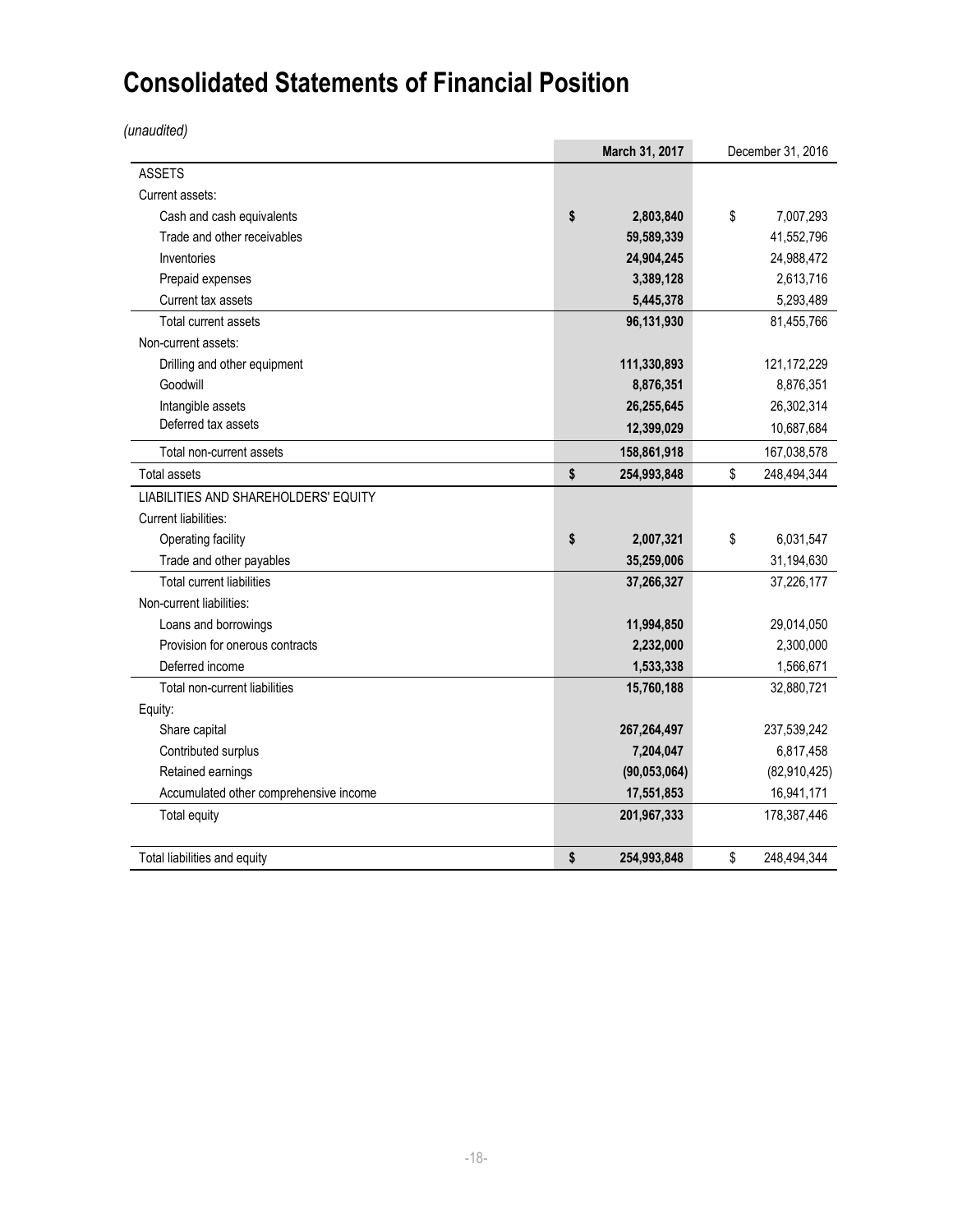# **Consolidated Statements of Comprehensive Income (Loss)**

*(unaudited)*

|                                              | Three-month periods ended March 31, |               |    |                |
|----------------------------------------------|-------------------------------------|---------------|----|----------------|
|                                              |                                     | 2017          |    | 2016           |
| Revenue                                      | \$                                  | 61,122,415    | \$ | 40,449,234     |
| Direct costs                                 |                                     | 60,805,182    |    | 46,010,788     |
| Gross profit (loss)                          |                                     | 317,233       |    | (5,561,554)    |
| Expenses:                                    |                                     |               |    |                |
| Selling, general and administrative expenses |                                     | 7,209,659     |    | 6,678,977      |
| Research and development expenses            |                                     | 607,459       |    | 525,311        |
| Finance expense                              |                                     | 585,164       |    | 571,410        |
| Other expense (income)                       |                                     | 253,198       |    | (1,526,441)    |
|                                              |                                     | 8,655,480     |    | 6,249,257      |
|                                              |                                     |               |    |                |
| Loss before income taxes                     |                                     | (8, 338, 247) |    | (11, 810, 811) |
|                                              |                                     |               |    |                |
| Provision for (Recovery of) income taxes     |                                     |               |    |                |
| Current                                      |                                     | 51,000        |    | (4,230,905)    |
| Deferred                                     |                                     | (1, 246, 087) |    | (175, 928)     |
|                                              |                                     | (1, 195, 087) |    | (4,406,833)    |
| Net loss                                     |                                     | (7, 143, 160) |    | (7,403,978)    |
| Other comprehensive income (loss)            |                                     |               |    |                |
| Foreign currency translation                 |                                     | 611,203       |    | (7, 131, 727)  |
| Total comprehensive loss for the period      | \$                                  | (6, 531, 957) | \$ | (14, 535, 705) |
| Loss per share - basic                       | S                                   | (0.13)        | \$ | (0.18)         |
| Loss per share - diluted                     |                                     | (0.13)        | \$ | (0.18)         |